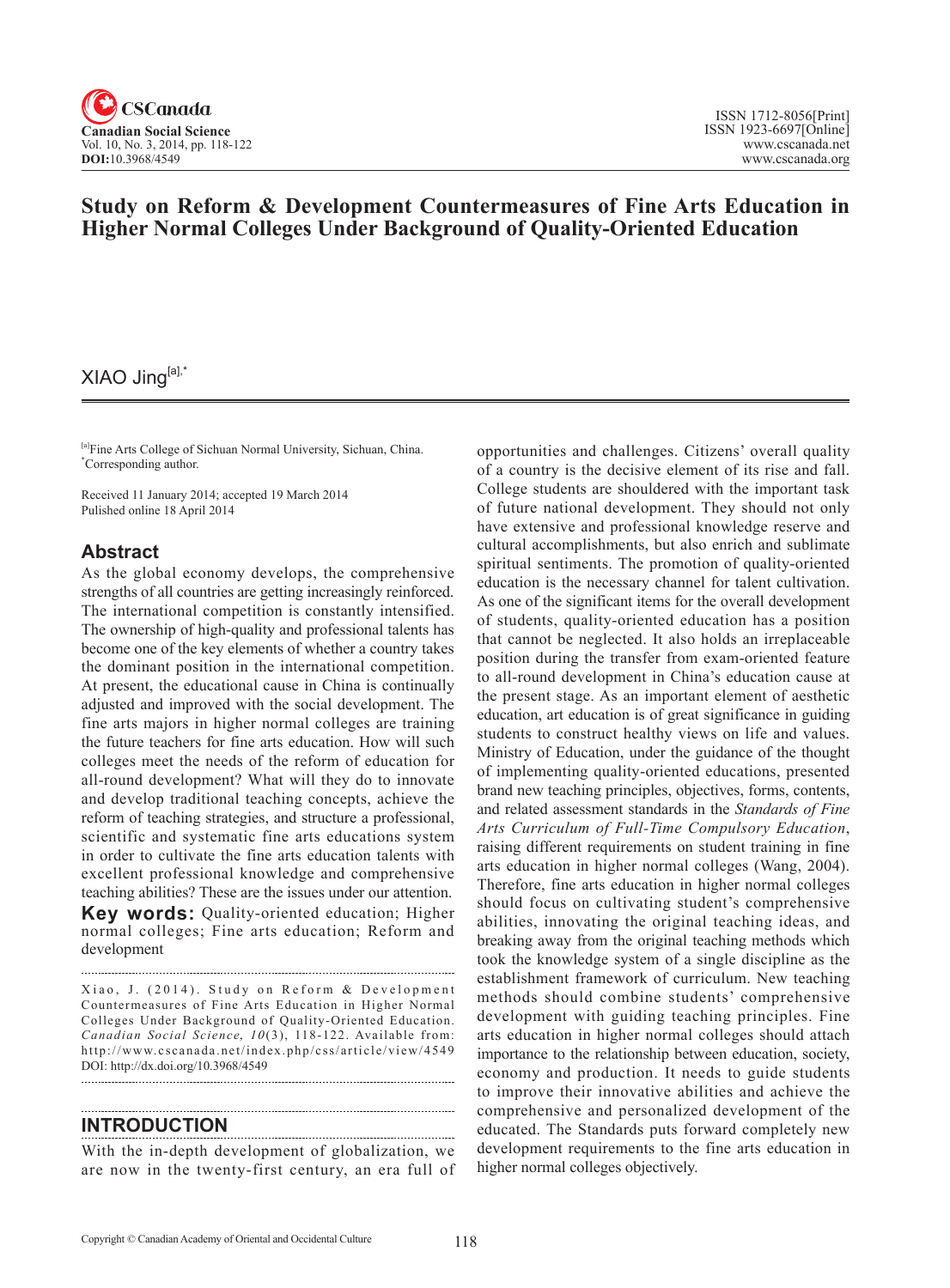Higher normal education takes fine arts as the media. It provides students with edification and cultivation in the aspects of emotions, thinking, morality, values, innovation, practical abilities, and aesthetics. It is also because of this reason that the fine arts education in higher normal colleges should lay stress on training students' professional knowledge and skills on fine arts, take it seriously to enhance their artistic and cultural accomplishments as well as innovation and practice. In this way, the colleges may improve students' characters and morals and guide them to improve in an all-round way in terms of their moral, intellectual, physical and aesthetic and work development.

The primary nature of fine arts education in China's higher normal colleges lies in the word "normal", or "teacher-training". As an important reserve force of future teacher teams, the students of fine arts majors of higher normal colleges must have outstandingly comprehensive quality. However, high quality talents are not referred to those who only master one or more professional skills. The requirements to talents are currently based on social and economic development. Assessments must be made to teachers' abilities and accomplishments. A highquality talent means that he demonstrates excellently comprehensive competencies in terms of theory, cultural knowledge, practice, innovation ability, and physical and psychological health. Hence, a man's acquaintance with and mastery of professional knowledge and skills of fine arts do not mean that he as the ability to teach fine arts lessons at the same time (Guo, 2013). The development of contemporary society presents diversified requirements for teachers' competencies. The purposes of reform and development of fine arts education in higher normal colleges are to persist in the principles for quality-oriented education, and put them in every link and aspect of innovation and practice. Generally speaking, however, there are still many higher normal colleges in China which are content with things as they are by neglecting the requirements to talents from the changing social development. They are unwilling to change the existing teaching modes, resulting in the fact that the teachers out of such colleges fail to meet the needs of quality-oriented education development.

#### **1. LACK OF DEVELOPMENT IN FINE ARTS EDUCATION IN HIGHER NORMAL COLLEGES**

### **1.1 Old-Fashioned and Backward Teaching Principles**

Administrative people and teachers in some educational institutions do not have a clear mind on the development direction of fine arts education in higher normal colleges. They do not have specific or deep understanding to the

practical significance of and the important role behind the government's initiative and promotion of education for all-round development. So they also ignore the implementation and dissemination of the *Standards* promulgated by the Ministry of Education. Not following closely on the social development trend and the new requirements of quality-oriented education to potential teachers, they are short of considerations to the specialty features of normal education. Instead, they only care more about the students' professional abilities, i.e., knowledge and culture of fine arts, without finding the significance of students' individual comprehensive quality to the cultivation of their teaching abilities.

### **1.2 Onefold Course Contents**

The arrangements to the course contents of fine arts in higher normal colleges are mostly limited to the "professional" field. The direction is much narrowed in guiding the students to become future experts in one field while possessing all-round knowledge and abilities. What the students are learning every day is limited solely to exercising their skills to the painting types and the related knowledge and artistic skills. Not enough lessons are given to reflect teachers' professional and organization abilities, skills, and management. These future teachers do not know how to communicate with their students, how to guide them for study, and how to help them to adjust their psychological activities when they are working. In one word, not many courses are provided to reflect the features of normal colleges and the cultivation of individual competencies.

#### **1.3 Outdated Teaching Methods and Examination Standard**

A large number of teachers do not make any change in their teaching methods while facing new development trend of education. They are still adopting the old teaching methods such as imparting knowledge and skills to the educated people. The teaching evaluation standard is still dominated by examination results. Such deeds are hard for students to play a positive role in their study, and are bad to lead them to establish good and individualized study modes.

#### **1.4 Indulgence in Current Situation & Weak Competition Awareness**

The admiration and excessive enthusiasm to fine arts major now have produced many and sufficient student sources for fine arts majors in higher normal colleges. This gives rise to the fact that teachers in related departments are satisfied with the current situation. They have poor competition awareness and less interest in the changes to the demand for talents in the society. Their overlook to cultivating students' abilities in their future work give rise to their awkwardness in terms of both teaching principles and work.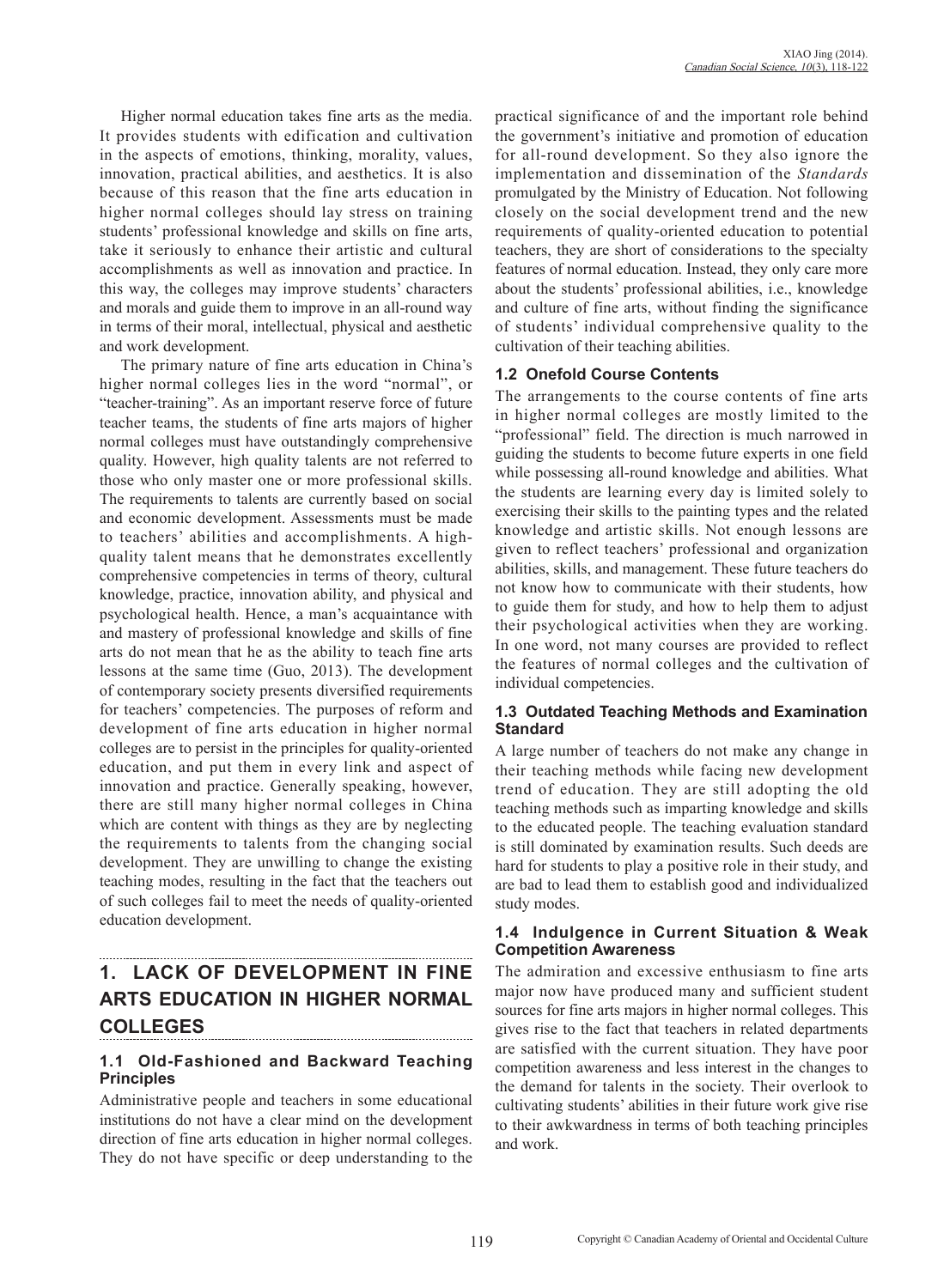#### **1.5 Particular Stress on Disciplinary Assessments in Standards for College Entrance Examinations by Overlooking Evaluation to Comprehensive Quality of Individual Students**

The excessively low admission scores for art students in general knowledge courses is the cause that the students have less reserve in cultural knowledge. Their poor basic knowledge makes it hard for them to study the cultural courses in higher institutions. The examination items for major entrance examinations are also stale and monotonous. The entrance examinations over the years have always been limited to the pencil sketch of a character portrait or a color still life. The creative abilities of students will not be mobilized by such examination contents. On the contrary, the students are painting simply for the purpose of passing the college entrance examinations. The training to their artistic talents is restricted to a great extent.

The implementation of the new *Standards* expands the view of education. The *Standards* put the objectives of the talents cultivation under the changes and development of the future society while integrating competence education into this background. The reform and development of fine arts education in higher normal colleges need to strictly follow these guiding principles. Related departments should train students' professional teaching abilities in the fields of artistic expression, application design, appreciation, criticism, and comprehensive innovation. Explorations are made concerning the reform and development of fine arts education in higher normal colleges from the following items based on what's mentioned above.

### **2. COUNTERMEASURES TO REFORM & DEVELOPMENT OF FINE ARTS EDUCATION IN HIGHER NORMAL COLLEGES**

#### **2.1 Change of Traditional Concepts on Education & Teaching**

Higher normal colleges are the bases of training future teachers. The feature of "teacher-training" of higher normal colleges requires that the education concepts and teaching in higher normal colleges must be maintained at the most advanced level and should keep in line with the most recent developments of international principles on education and teaching. Under the requirements and promotion of this quality-oriented education background, teachers and related management staff need to conduct indepth study and discussions so as to unify their teaching ideas, update traditional teaching concepts, and clarify the direction of education development.

#### **2.2** *Standards* **Based Adjustment & Improvement to Structure and Content Design of Existing Courses**

The teaching contents of fine arts education in higher normal colleges should not be contained only to professional theoretical knowledge. More fields need to be covered so as to underline the humanity features in fine arts education. Proper teaching contents and instruction intensity should be given to psychology, pedagogy, society, and humanity. The teaching visions within the professional field should be expanded in order to add multi-level courses like artistic appreciation, design, and handicraft art.

#### **2.3 Reform of Methods on Education and Examination Assessments**

Teachers for fine arts education in higher normal colleges should change the traditional education and teaching models. They need to turn the old-styled indoctrination teaching into heuristic teaching by guiding students to establish their extensive, systematic, and deep knowledge system. Students will change from pure knowledge receivers to positive participants in teaching. There should be more interactions on classes, through which students will train their abilities on thinking composition, self-expression, and emergency treatment from the activities participated in by teachers and students and by the students themselves. Meanwhile, higher normal colleges should change the examination mode which takes students' scores as the only measurement criteria. On the contrary, the examination and assessments should be made in every aspect throughout the teaching process.

#### **2.4 Attention to Cultivating Students' Accomplishments in Traditional Culture**

Education is the most important way to carry forward culture in its nature. The students in fine arts majors of higher normal colleges are the reservation forces of teacher resources and the essential part in China's cause of cultural inheritance. Strengthening traditional Chinese culture education is good to enhance their sense of national pride. They will have deeper understanding to their indigenous culture and get fully prepared for the mission of assuming the responsibility of passing on traditional Chinese culture.

#### **2.5 Intensifying Students' Professional Awareness**

The teacher-training property of fine arts majors in higher normal colleges determines that their teaching responsibility is to cultivate future teacher resources. So the highlights in their education and teaching include not only imparting to students professional skills and theoretical knowledge, but also the guidance to and cultivation of students' overall quality and professional awareness. The colleges should make students clear of the position and the role of their quality in the cause of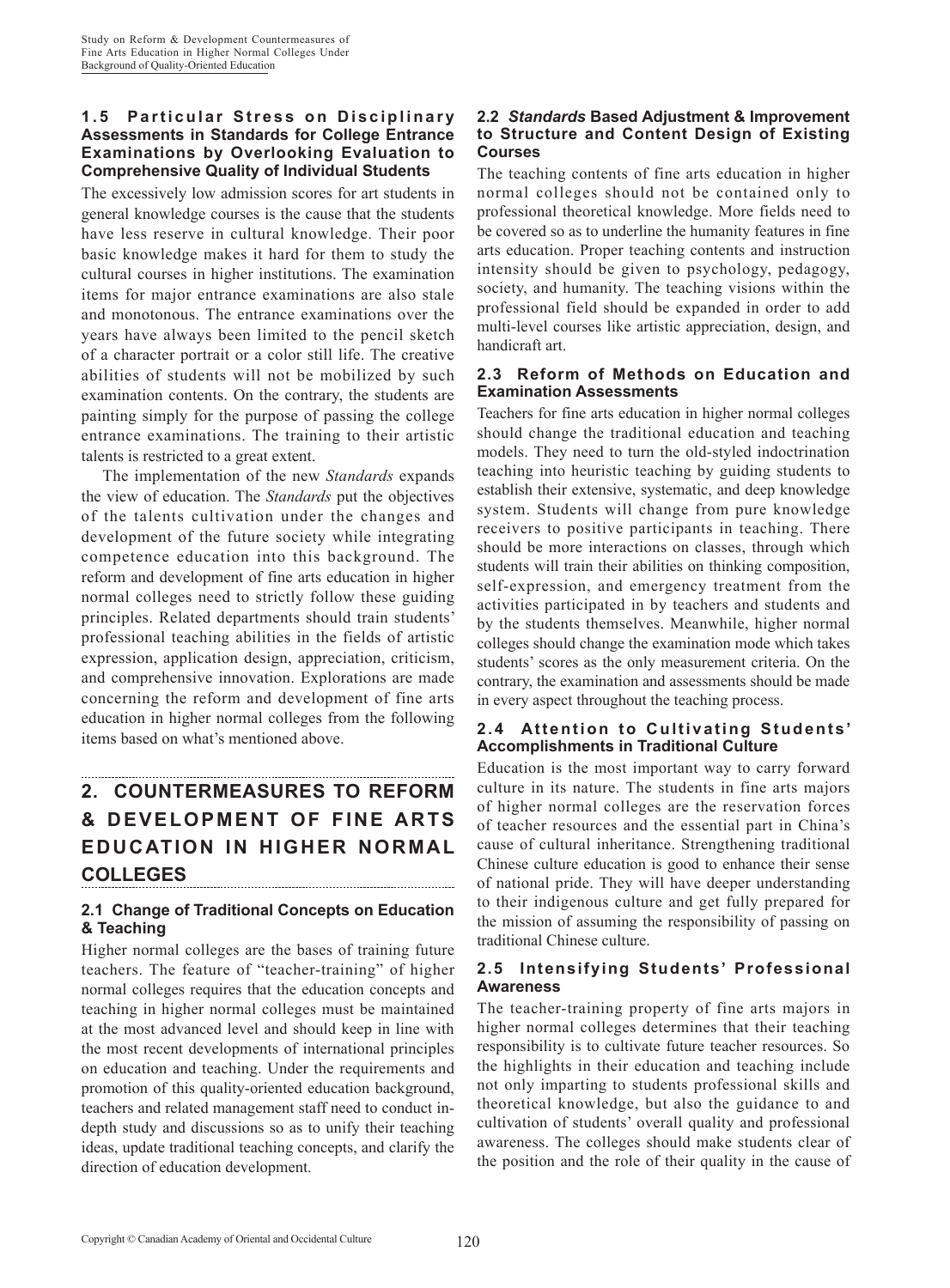competence education so that they can motivate their enthusiasm to the educational undertaking.

#### **2.6 Expanding Practical Teaching Contents to Improve Teaching Levels of Fine Arts Students in Higher Normal Colleges**

We know from theoretical research results as well as realistic experience and lessons that the teaching quality effect depends on a teacher's teaching ability to a large extent. The teaching ability improvement is influenced by many aspects. So teachers in higher normal colleges need to, besides teaching theories and skills, set up practical courses on teaching in a scientific manner, expand the practice scope, and enrich the practice contents.

#### **2.7 Putting High Value on Reinforcing Academic Research Abilities of Fine Arts Students in Higher Normal Colleges**

The *Standards* unveiled higher requirements to fine arts teachers' knowledge and theory reserve than the previous ones. Fine arts students in higher normal colleges need to master painting skills and give accurate and insightful comments to a product. Poor theoretical foundation will lead to their incompetency in future work. The reserve of basic theoretic knowledge needs to be accumulated via different channels, in which academic research is an important element. So these colleges may facilitate students to improve their academic research abilities, and take the number of theses they write as one of the measurement criteria.

#### **2.8 Guiding Students to Have Cooperative Awareness**

Being a teacher is to assume an occupation with higher requirements to an individual's ability both on interactive and communication ability and on team cooperation awareness. That's why fine arts education in higher normal colleges needs to train students' awareness for collective cooperation. A wide range of extracurricular activities in colleges enable students to exercise their abilities on social communications when they get relaxed after class. Special trainings at classes are also necessary in the form of cooperation in different groups in order that the students have the idea of cooperation comprehensively and systematically.

#### **2.9 Improving Fine Arts Teachers' Competence Quality**

The key to the success of fine arts education reform in higher normal colleges rests with the cultivation of the teachers' quality. The outstanding competence quality of teachers marks the premise and foundation for the educated to master and understand smoothly the knowledge they learned. Traditional Chinese education principles are of high concern to the relationship of and interactions between teaching and learning. Teachers are the ones who impart knowledge to their students. They should teach by personal examples as well as by verbal instructions. They play a model and instruction role through their own deeds. So teachers need to improve their comprehensive quality ceaselessly. They will keep the attitude of active learning, improve their abilities and increase knowledge reserve besides teaching. Higher normal colleges should encourage and support teachers' teaching and research. They need to provide teachers with opportunities for reeducation. At the same time, higher normal colleges should change the introduction mode of teachers and consider comprehensively the overall quality of teachers.

#### **2.10 Reforming Existing Enrollment Policy Based on Teacher-Training Policy of Fine Arts Majors in Higher Normal Colleges by Setting up Student Selection Standards Which Are Different From Those in General Fine Arts Colleges**

Fine arts departments in higher normal colleges should put more things in college entrance examinations so that more items are tested in professional exams. Higher normal colleges need to properly increase the contents which are related to checking students' artistic knowledge and writing abilities. At the same time, they may increase higher the scores of culture courses for admission based on their respective situations. Such actions may avoid low comprehensive abilities and individual accomplishments of the students in higher normal colleges to the maximum extent.

# **CONCLUSION**

The widespread execution of quality-oriented education policy is under way. It is imperative to conduct fine arts education reform in higher normal colleges. The reform should be taken competence education as the mode under the guidance of the *Standards of Fine Arts Curriculum of Full-Time Compulsory Education.* The purpose is to build a fine arts education system in higher normal colleges. Such system meets the demands of social requirements and produces fine arts education talents who have deep knowledge reserve, solid professional foundation, and excellent overall quality for fine arts teaching under the background of quality-oriented education. These are the important tasks we need to accomplish.

## **REFERENCES**

- Guo, F. Q. (2013). How to go from test-oriented education to competence education-Empirical analysis based on outline of education planning and education history. *Journal of Hebei Normal University (Education & Science Edition)*,  $(03)$ .
- Li, C. M. (2008). Explorations on reform of fine arts education & teaching in higher normal colleges. *China Adult Education*, (24).